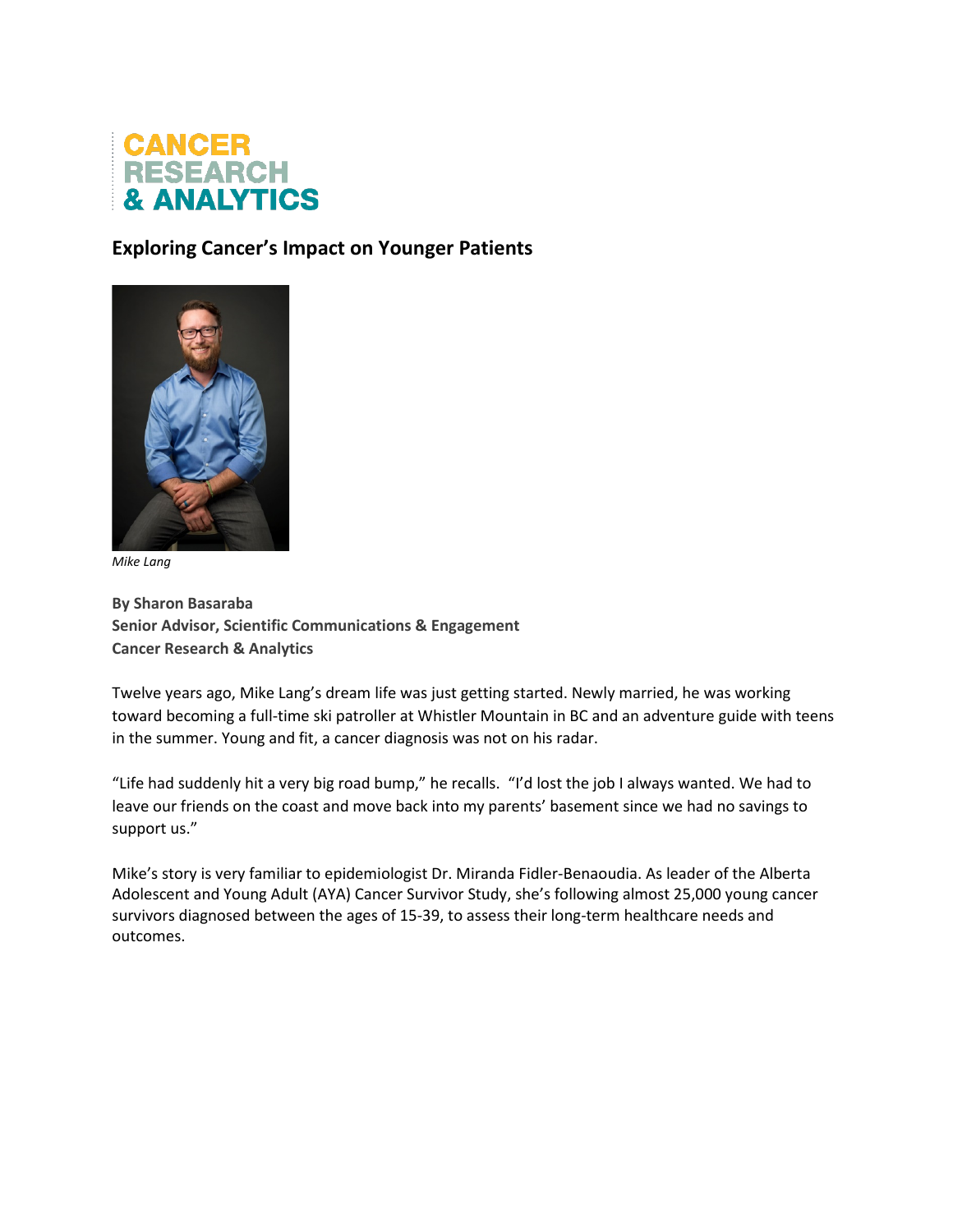

*Dr. Miranda Fidler-Benaoudia*

"Cancer is traumatic at any age," she notes. "But young people are going through key developmental stages. These are relationship years – with friends and partners – and they're establishing themselves professionally without having developed the coping skills we have later in life. That's why we see they tend to get less education, have more financial challenges, and a greater burden of health issues later on."

Cancers diagnosed before the age of 40 are far outweighed by those among older people. Fidler-Benaoudia says that's meant younger cancer patients are under-researched and therefore not well understood.

"Someone who's diagnosed in their twenties, could have another sixty years ahead of them. By studying this younger group, we can learn their unique challenges, and tease out the misconceptions about cancer. So many young people didn't see it coming. We don't want them to be scared of it, just to be aware that cancer affects all age groups."

The good news, she says, is that broader screening programs and a drop in smoking have led to reduced cervical and lung cancer rates in younger adults. Less reassuring is the trend towards increased colon, rectal, kidney and breast cancers among patients under 40, over the last 30 years.

"Although we don't have a good understanding of what causes cancers in young people, these are cancers generally associated with obesity, so it's possible that the increases observed are linked to lower physical activity levels or dietary changes among young people."

Dr. Laura Labelle, operational lead for Cancer Care Alberta's AYA Program in the south of the province, applauds this population-based research among patients diagnosed at a younger age.

"Younger patients with cancer often feel isolated and alone as they cope with their illness and treatment. They commonly need more, or different kinds of information and support, to navigate their cancer treatment and the health care system relative to older patients. New large-scale research studies like Dr. Fidler-Benaoudia's project will help us tailor our education, supportive services, and care pathways to the unique needs of AYA patients, in order to improve their experiences and outcomes."